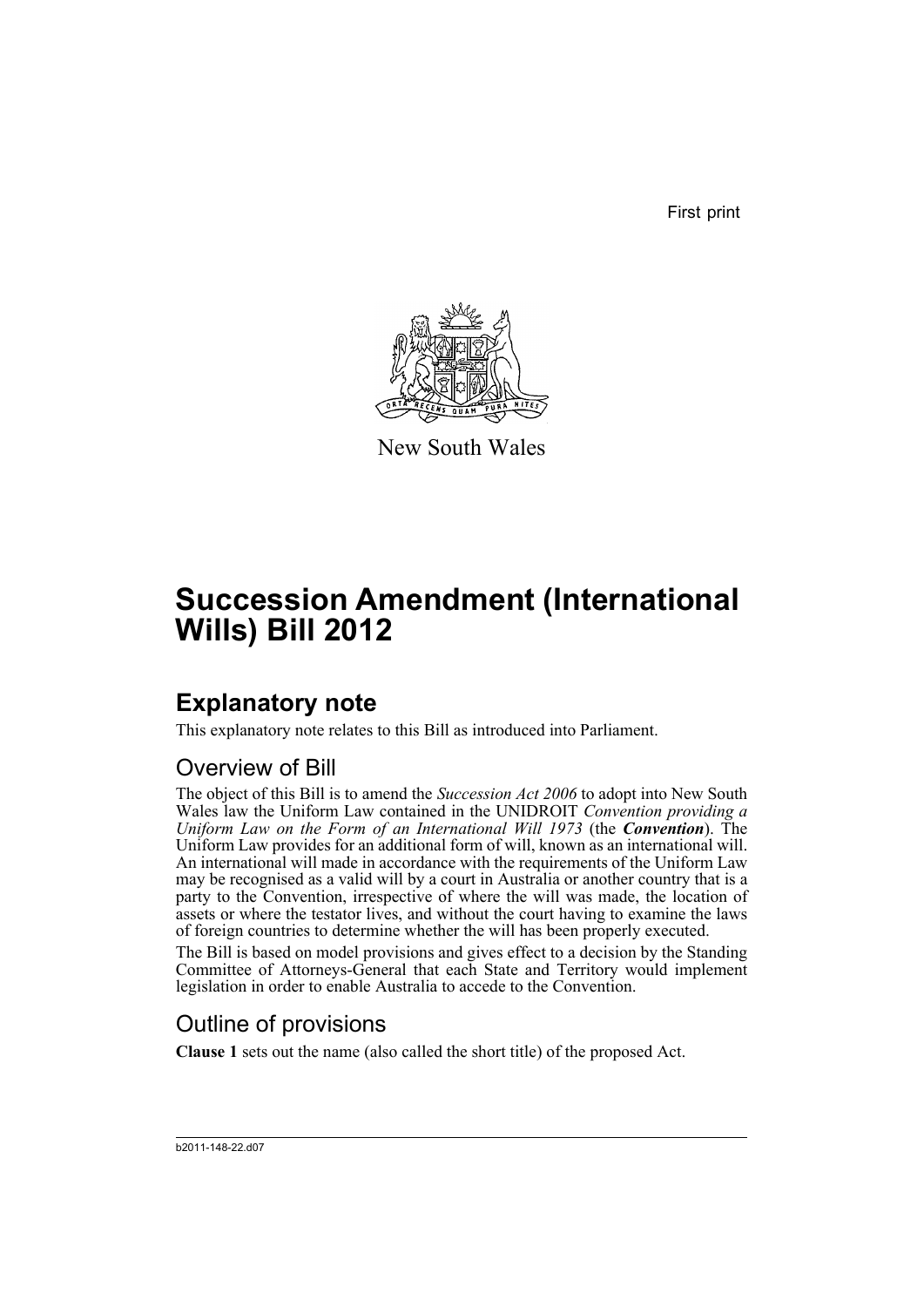Explanatory note

**Clause 2** provides for the commencement of the proposed Act on a day or days to be appointed by proclamation. A proclamation cannot be made unless the Convention has entered into force in Australia. Article XI of the Convention provides that the Convention enters into force in Australia 6 months after Australia has acceded to the Convention.

### **Schedule 1 Amendment of Succession Act 2006 No 80**

**Schedule 1 [2]** inserts proposed Part 2.4A into the *Succession Act 2006* (the *principal Act*) to give effect to the Convention.

**Proposed section 50A** defines words and expressions used in the proposed Part.

**Proposed section 50B** provides that the Annex to the Convention, which contains the Uniform Law, has the force of law in New South Wales. This gives effect to Article II of the Convention. **Schedule 1 [3]** sets out the Annex in full. The Uniform Law contains the formal requirements for an international will to be properly executed. If a will purporting to be an international will does not comply with those formal requirements, it may still be valid as a will in New South Wales.

**Proposed section 50C** provides that Australian legal practitioners and public notaries are authorised to act in connection with international wills. Under the Uniform Law, an authorised person is required to sign a certificate that is attached to an international will confirming that the formalities necessary for an international will have been complied with. The proposed provision also recognises the capacity of an authorised person in another country that is a party to the Convention to act in relation to an international will in that country. The proposed section gives effect to Articles II and III of the Convention.

**Proposed section 50D** provides that the existing provisions in the principal Act that deal with witnesses to wills (such as who can or cannot act as a witness to a will) apply to witnesses to international wills. This provision gives effect to Article V of the Convention.

**Proposed section 50E** confirms that the general provisions of the principal Act (such as those dealing with revocation or the construction of the terms of a will) that apply to wills also apply to international wills.

**Schedule 1 [1]** provides that existing provisions in the principal Act that relate to foreign wills do not limit the operation of the proposed provisions relating to international wills. A will made outside of Australia, which is not in the form of an international will, will continue to be dealt with under those existing provisions (see Part 2.4 of the principal Act).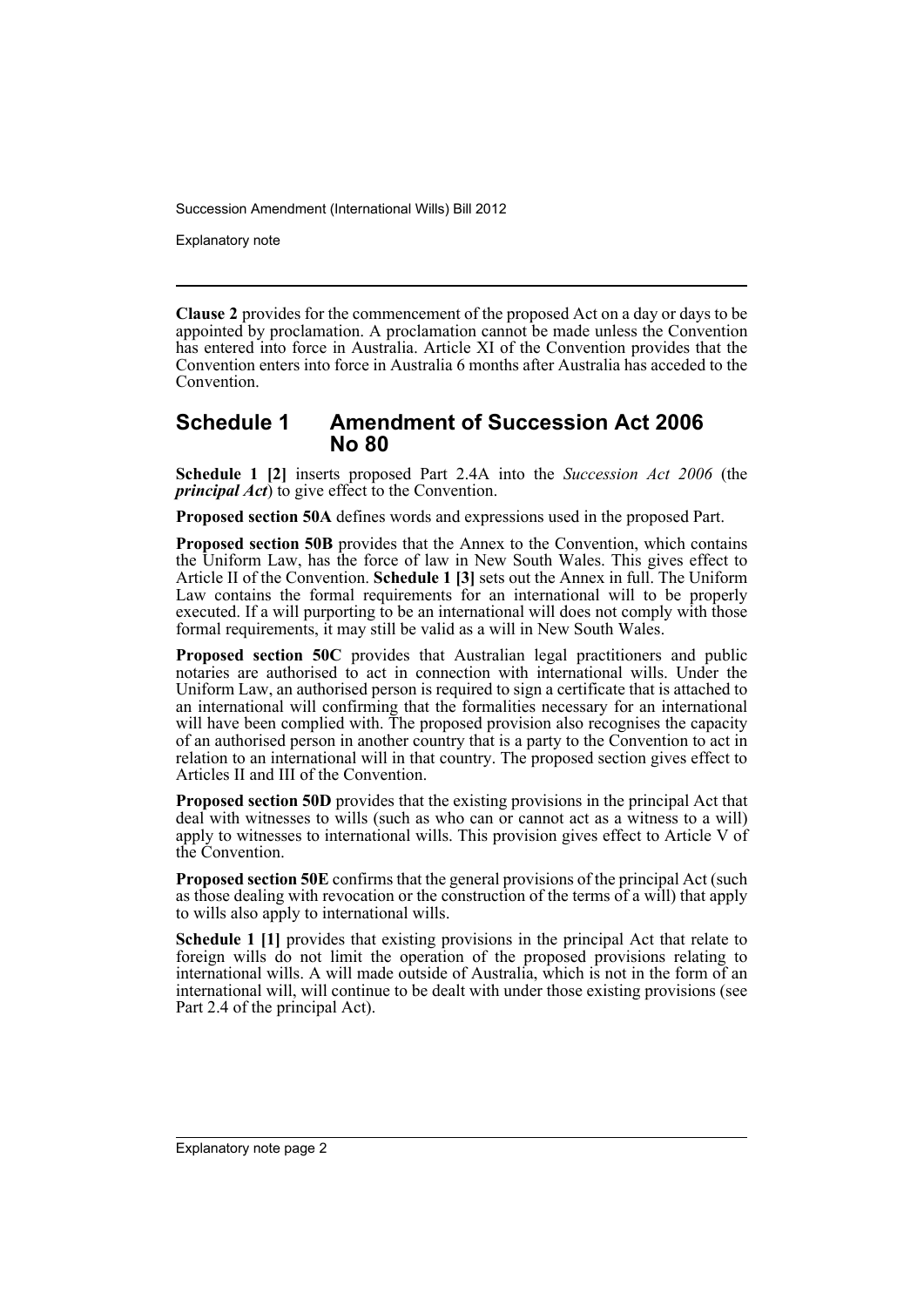First print



New South Wales

# **Succession Amendment (International Wills) Bill 2012**

## **Contents**

|                                                   | Page |
|---------------------------------------------------|------|
| Name of Act                                       |      |
| 2 Commencement                                    |      |
| Schedule 1 Amendment of Succession Act 2006 No 80 |      |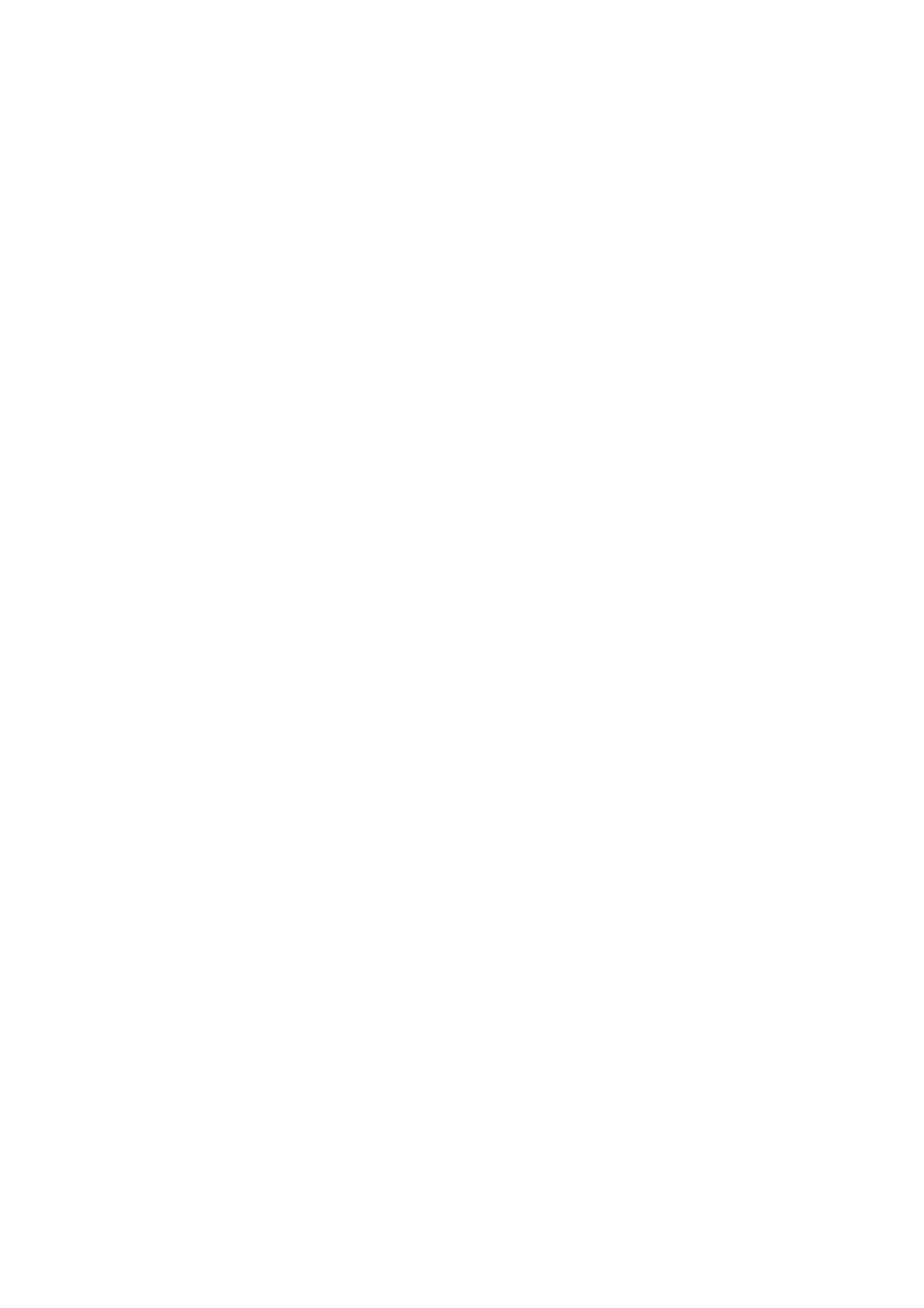

New South Wales

# **Succession Amendment (International Wills) Bill 2012**

No , 2012

### **A Bill for**

An Act to amend the *Succession Act 2006* to make provision for international wills to give effect to the *Convention providing a Uniform Law on the Form of an International Will 1973*.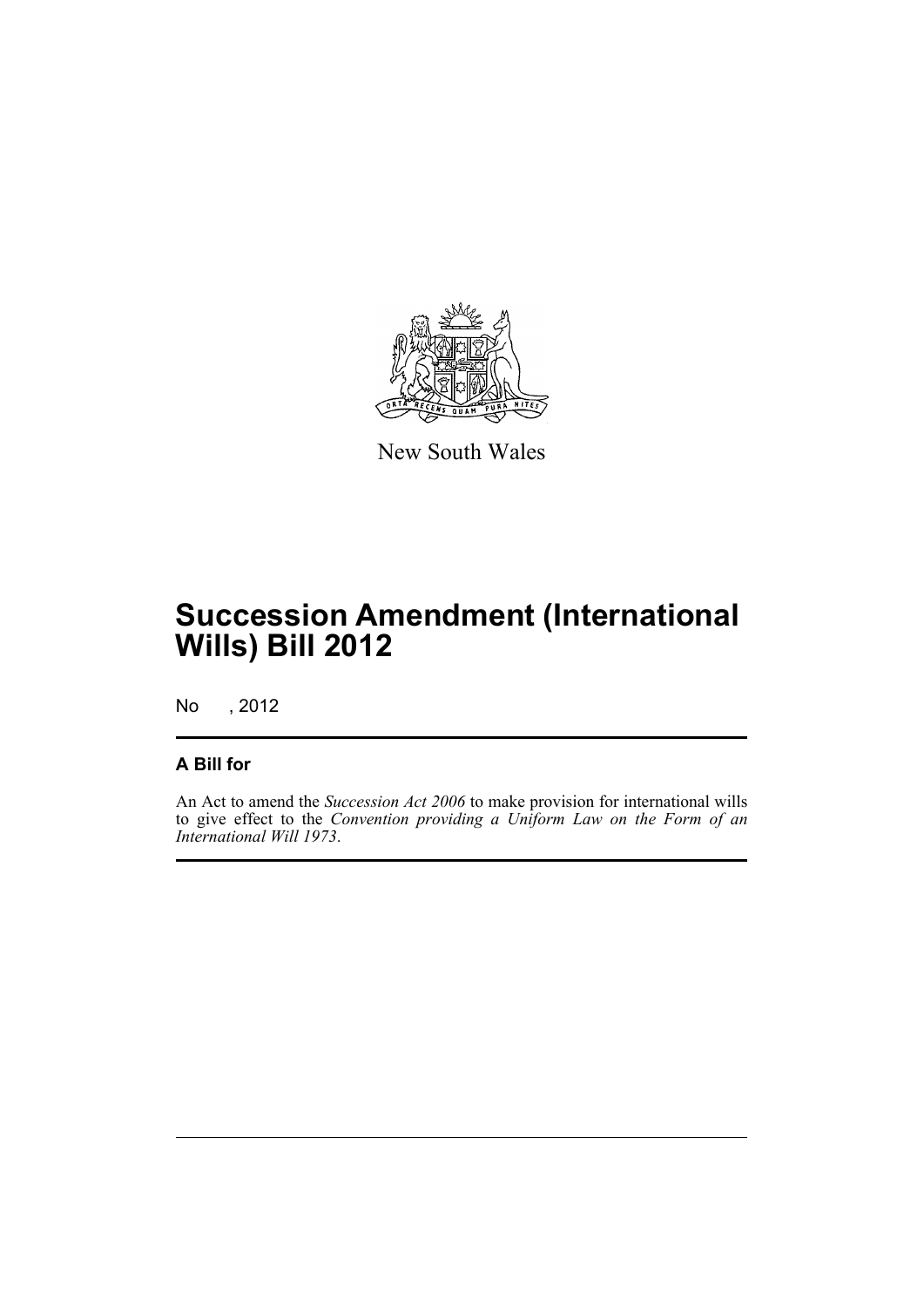<span id="page-5-1"></span><span id="page-5-0"></span>

| The Legislature of New South Wales enacts: |     | 1                                                                                                                                                                                   |               |
|--------------------------------------------|-----|-------------------------------------------------------------------------------------------------------------------------------------------------------------------------------------|---------------|
|                                            |     | Name of Act                                                                                                                                                                         | $\mathcal{P}$ |
|                                            |     | This Act is the Succession Amendment (International Wills) Act 2012.                                                                                                                | 3             |
| <b>Commencement</b>                        |     |                                                                                                                                                                                     | 4             |
|                                            | (1) | This Act commences on a day or days to be appointed by proclamation.                                                                                                                | 5             |
|                                            | (2) | A proclamation cannot be made under this section unless the<br>Convention providing a Uniform Law on the Form of an International<br>Will 1973 has entered into force in Australia. | 6<br>7<br>8   |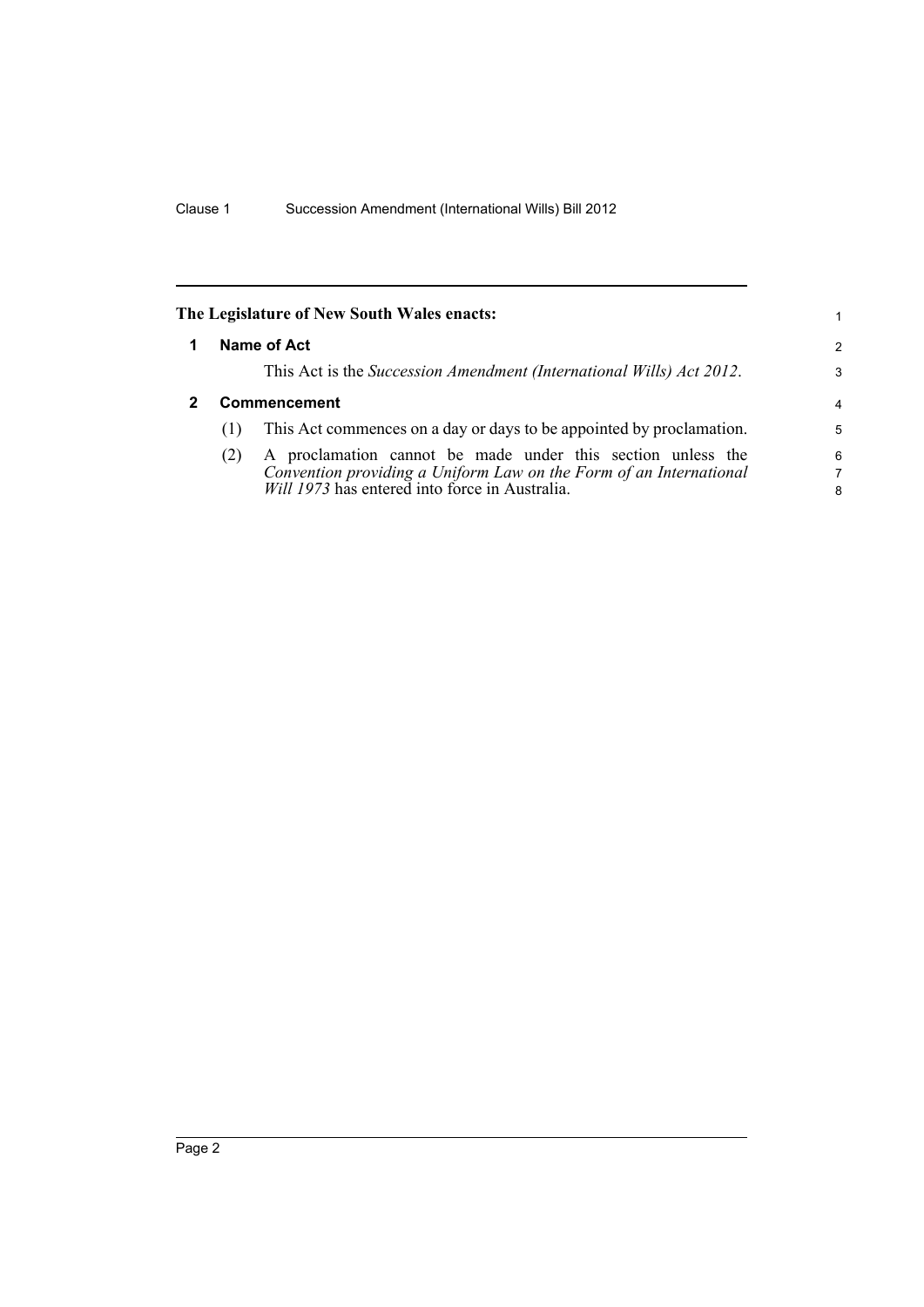Amendment of Succession Act 2006 No 80 Schedule 1

<span id="page-6-0"></span>

| <b>Schedule 1</b> |      |                    | <b>Amendment of Succession Act 2006</b><br><b>No 80</b>                                                                 | 1<br>$\overline{2}$ |
|-------------------|------|--------------------|-------------------------------------------------------------------------------------------------------------------------|---------------------|
| [1]               |      | <b>Section 47A</b> |                                                                                                                         | 3                   |
|                   |      |                    | Insert after section 47:                                                                                                | 4                   |
|                   | 47 A |                    | Part does not limit operation of international will provisions                                                          | 5                   |
|                   |      |                    | This Part does not limit the operation of Part 2.4A.                                                                    | 6                   |
| $[2]$             |      | <b>Part 2.4A</b>   |                                                                                                                         | $\overline{7}$      |
|                   |      |                    | Insert after Part 2.4:                                                                                                  | 8                   |
|                   |      |                    | <b>Part 2.4A International wills</b>                                                                                    | 9                   |
|                   | 50A  |                    | <b>Definitions</b>                                                                                                      | 10                  |
|                   |      |                    | In this Part:                                                                                                           | 11                  |
|                   |      |                    | <b>Convention</b> means the Convention providing a Uniform Law on                                                       | 12                  |
|                   |      |                    | the Form of an International Will 1973 signed in Washington,<br>D.C. on 26 October 1973.                                | 13<br>14            |
|                   |      |                    | <i>international will</i> means a will made in accordance with the                                                      | 15                  |
|                   |      |                    | requirements of the Annex to the Convention as set out in                                                               | 16                  |
|                   |      |                    | Schedule 2.                                                                                                             | 17                  |
|                   | 50B  |                    | <b>Application of Convention</b>                                                                                        | 18                  |
|                   |      |                    | The Annex to the Convention has the force of law in this                                                                | 19                  |
|                   |      |                    | jurisdiction.                                                                                                           | 20                  |
|                   |      |                    | <b>Note.</b> The Annex to the Convention is set out in Schedule 2.                                                      | 21                  |
|                   | 50C  |                    | Persons authorised to act in connection with international wills                                                        | 22                  |
|                   |      | (1)                | For the purposes of this Part, the following persons are authorised<br>to act in connection with an international will: | 23<br>24            |
|                   |      |                    | an Australian legal practitioner,<br>(a)                                                                                | 25                  |
|                   |      |                    | a public notary of any Australian jurisdiction.<br>(b)                                                                  | 26                  |
|                   |      | (2)                | For the purposes of this Part, a reference in the Annex to the                                                          | 27                  |
|                   |      |                    | Convention to a person authorised to act in connection with<br>international wills is a reference to:                   | 28                  |
|                   |      |                    | a person referred to in subsection (1) who is acting in<br>(a)                                                          | 29                  |
|                   |      |                    | Australia, or                                                                                                           | 30<br>31            |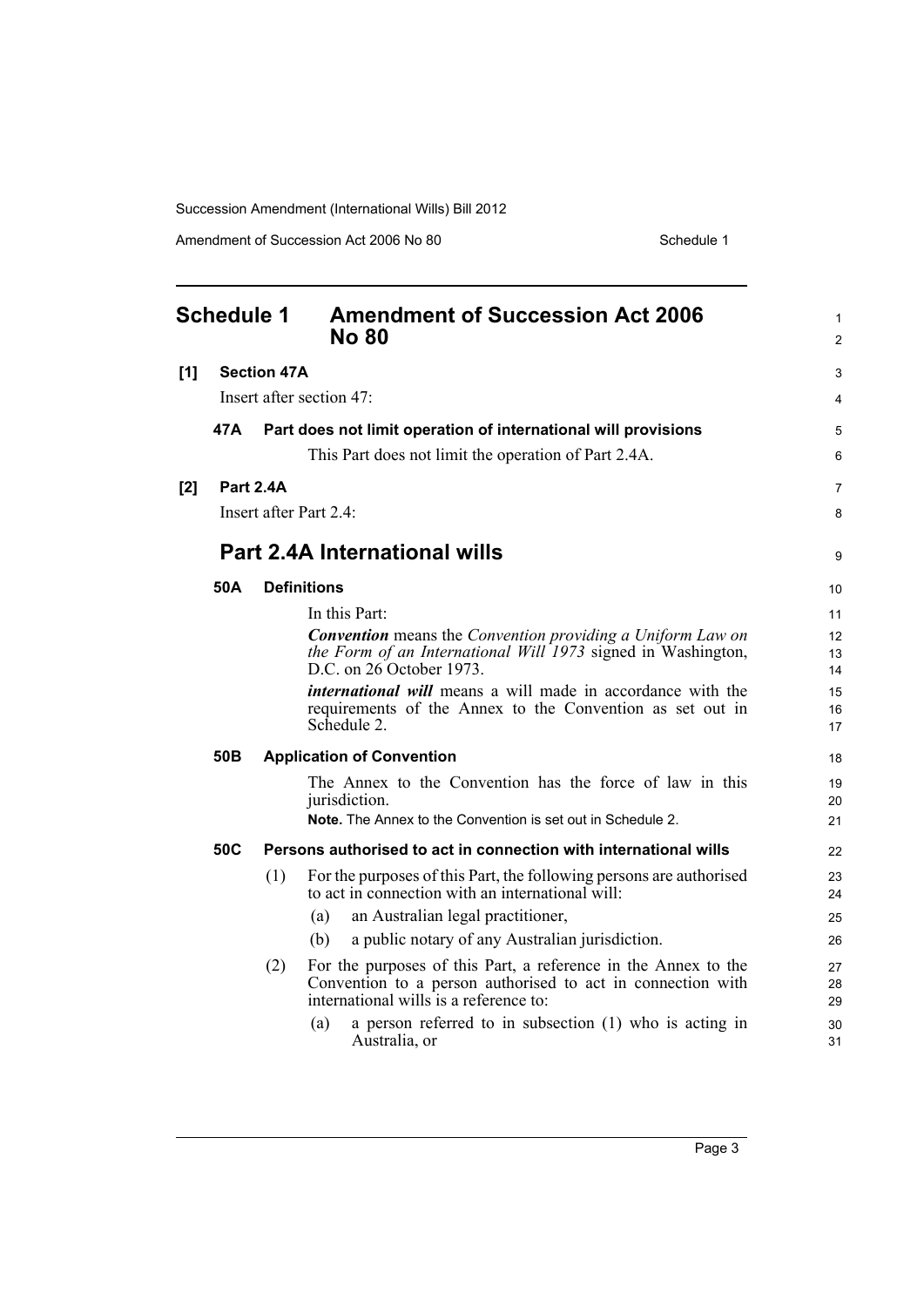|                 | (b)<br>any other person who is acting as an authorised person<br>under the law of a state (other than Australia) that is a party<br>to the Convention.                                                                                                                                                                                                                                                                           | 1<br>$\overline{c}$<br>3   |
|-----------------|----------------------------------------------------------------------------------------------------------------------------------------------------------------------------------------------------------------------------------------------------------------------------------------------------------------------------------------------------------------------------------------------------------------------------------|----------------------------|
|                 | Note. This section gives effect to Articles II and III of the Convention.                                                                                                                                                                                                                                                                                                                                                        | $\overline{4}$             |
| 50 <sub>D</sub> | Witnesses to international wills                                                                                                                                                                                                                                                                                                                                                                                                 | 5                          |
|                 | The conditions requisite to acting as a witness to an international<br>will are governed by the law of this jurisdiction.<br>Note. For the relevant provisions of this Act, see Division 4 of Part 2.1.                                                                                                                                                                                                                          | 6<br>7<br>8                |
| 50E             | Application of Act to international wills                                                                                                                                                                                                                                                                                                                                                                                        | 9                          |
|                 | To avoid doubt, the provisions of this Act that apply to wills<br>extend to international wills.                                                                                                                                                                                                                                                                                                                                 | 10<br>11                   |
|                 | <b>Schedule 2</b>                                                                                                                                                                                                                                                                                                                                                                                                                | 12                         |
|                 | Insert after Schedule 1:                                                                                                                                                                                                                                                                                                                                                                                                         | 13                         |
|                 | <b>Schedule 2</b><br><b>Annex to Convention providing a</b><br>Uniform Law on the Form of an<br><b>International Will 1973</b>                                                                                                                                                                                                                                                                                                   | 14<br>15<br>16             |
|                 | <b>ANNEX</b>                                                                                                                                                                                                                                                                                                                                                                                                                     | 17                         |
|                 | UNIFORM LAW ON THE FORM OF AN INTERNATIONAL WILL                                                                                                                                                                                                                                                                                                                                                                                 | 18                         |
|                 | <b>Article 1</b>                                                                                                                                                                                                                                                                                                                                                                                                                 | 19                         |
|                 | 1. A will shall be valid as regards form, irrespective particularly of the place where it<br>is made, of the location of the assets and of the nationality, domicile or residence of<br>the testator, if it is made in the form of an international will complying with the<br>provisions set out in Articles 2 to 5 hereinafter.<br>2. The invalidity of the will as an international will shall not affect its formal validity | 20<br>21<br>22<br>23<br>24 |
|                 | as a will of another kind.                                                                                                                                                                                                                                                                                                                                                                                                       | 25                         |
|                 | <b>Article 2</b>                                                                                                                                                                                                                                                                                                                                                                                                                 | 26                         |
|                 | This law shall not apply to the form of testamentary dispositions made by two or more<br>persons in one instrument.                                                                                                                                                                                                                                                                                                              | 27<br>28                   |
|                 | <b>Article 3</b>                                                                                                                                                                                                                                                                                                                                                                                                                 | 29                         |
|                 | 1. The will shall be made in writing.                                                                                                                                                                                                                                                                                                                                                                                            | 30                         |
|                 | 2. It need not be written by the testator himself.                                                                                                                                                                                                                                                                                                                                                                               | 31                         |
|                 | 3. It may be written in any language, by hand or by any other means.                                                                                                                                                                                                                                                                                                                                                             | 32                         |
|                 |                                                                                                                                                                                                                                                                                                                                                                                                                                  |                            |

**[3]**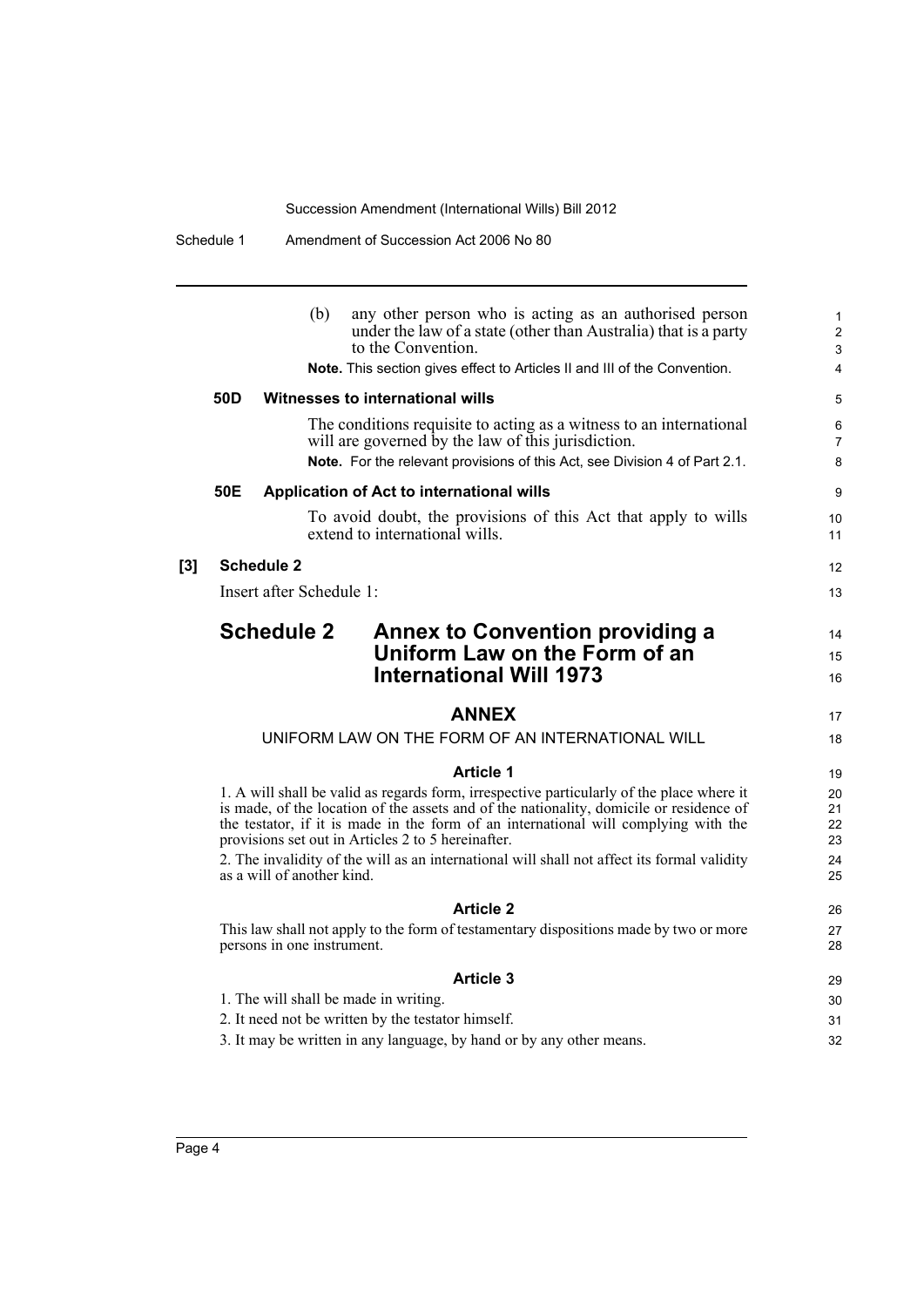Amendment of Succession Act 2006 No 80 Schedule 1

21 22 23

30 31 32

### **Article 4**

1. The testator shall declare in the presence of two witnesses and of a person authorized to act in connection with international wills that the document is his will and that he knows the contents thereof.

2. The testator need not inform the witnesses, or the authorized person, of the contents of the will.

### **Article 5**

1. In the presence of the witnesses and of the authorized person, the testator shall sign the will or, if he has previously signed it, shall acknowledge his signature.

2. When the testator is unable to sign, he shall indicate the reason therefor to the authorized person who shall make note of this on the will. Moreover, the testator may be authorized by the law under which the authorized person was designated to direct another person to sign on his behalf.

3. The witnesses and the authorized person shall there and then attest the will by signing in the presence of the testator.

### **Article 6**

1. The signatures shall be placed at the end of the will.

2. If the will consists of several sheets, each sheet shall be signed by the testator or, if he is unable to sign, by the person signing on his behalf or, if there is no such person, by the authorized person. In addition, each sheet shall be numbered.

### **Article 7**

1. The date of the will shall be the date of its signature by the authorized person.

2. This date shall be noted at the end of the will by the authorized person.

#### **Article 8**

In the absence of any mandatory rule pertaining to the safekeeping of the will, the authorized person shall ask the testator whether he wishes to make a declaration concerning the safekeeping of his will. If so and at the express request of the testator the place where he intends to have his will kept shall be mentioned in the certificate provided for in Article 9.

### **Article 9**

The authorized person shall attach to the will a certificate in the form prescribed in Article 10 establishing that the obligations of this law have been complied with.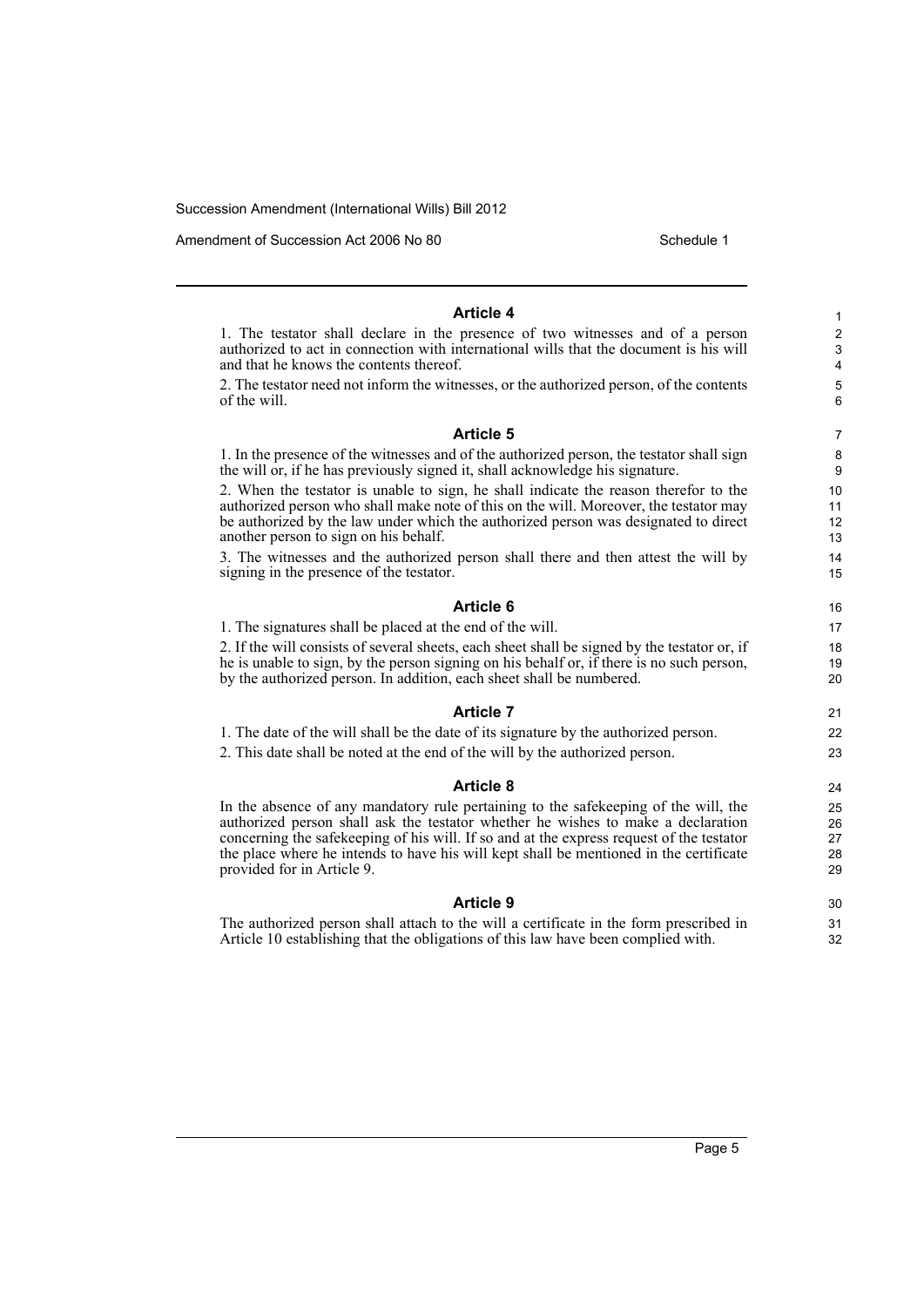Schedule 1 Amendment of Succession Act 2006 No 80

#### **Article 10** The certificate drawn up by the authorized person shall be in the following form or in a substantially similar form: **CERTIFICATE** (Convention of October 26, 1973) 1. I, .................................................. (name, address and capacity), a person authorized to act in connection with international wills 2. Certify that on ............................. (date) at ............................. (place) 3. (testator) .................................................. (name, address, date and place of birth) in my presence and that of the witnesses 4. *(a)* .................................................. (name, address, date and place of birth) *(b)* .................................................. (name, address, date and place of birth) has declared that the attached document is his will and that he knows the contents thereof. 5. I furthermore certify that: 6. *(a)* in my presence and in that of the witnesses (1) the testator has signed the will or has acknowledged his signature previously affixed. \*(2) following a declaration of the testator stating that he was unable to sign his will for the following reason ....................................................................... – I have mentioned this declaration on the will \*– the signature has been affixed by ............................. (name, address) 7. *(b)* the witnesses and I have signed the will; 8. \**(c)* each page of the will has been signed by ............................. and numbered; 9. *(d)* I have satisfied myself as to the identity of the testator and of the witnesses as designated above; 10. *(e)* the witnesses met the conditions requisite to act as such according to the law under which I am acting; 11. \**(f)* the testator has requested me to include the following statement concerning the safekeeping of his will: ................................................................................. 12. PLACE 13. DATE 14. SIGNATURE and, if necessary, SEAL **Article 11** The authorized person shall keep a copy of the certificate and deliver another to the testator. **Article 12** 1  $\overline{2}$ 3 4 5 6 7 8 9 10 11 12 13 14 15 16 17 18 19 20 21 22 23 24 25 26 27 28 29 30 31 32 33  $34$ 35 36 37

In the absence of evidence to the contrary, the certificate of the authorized person shall be conclusive of the formal validity of the instrument as a will under this Law.

38 39